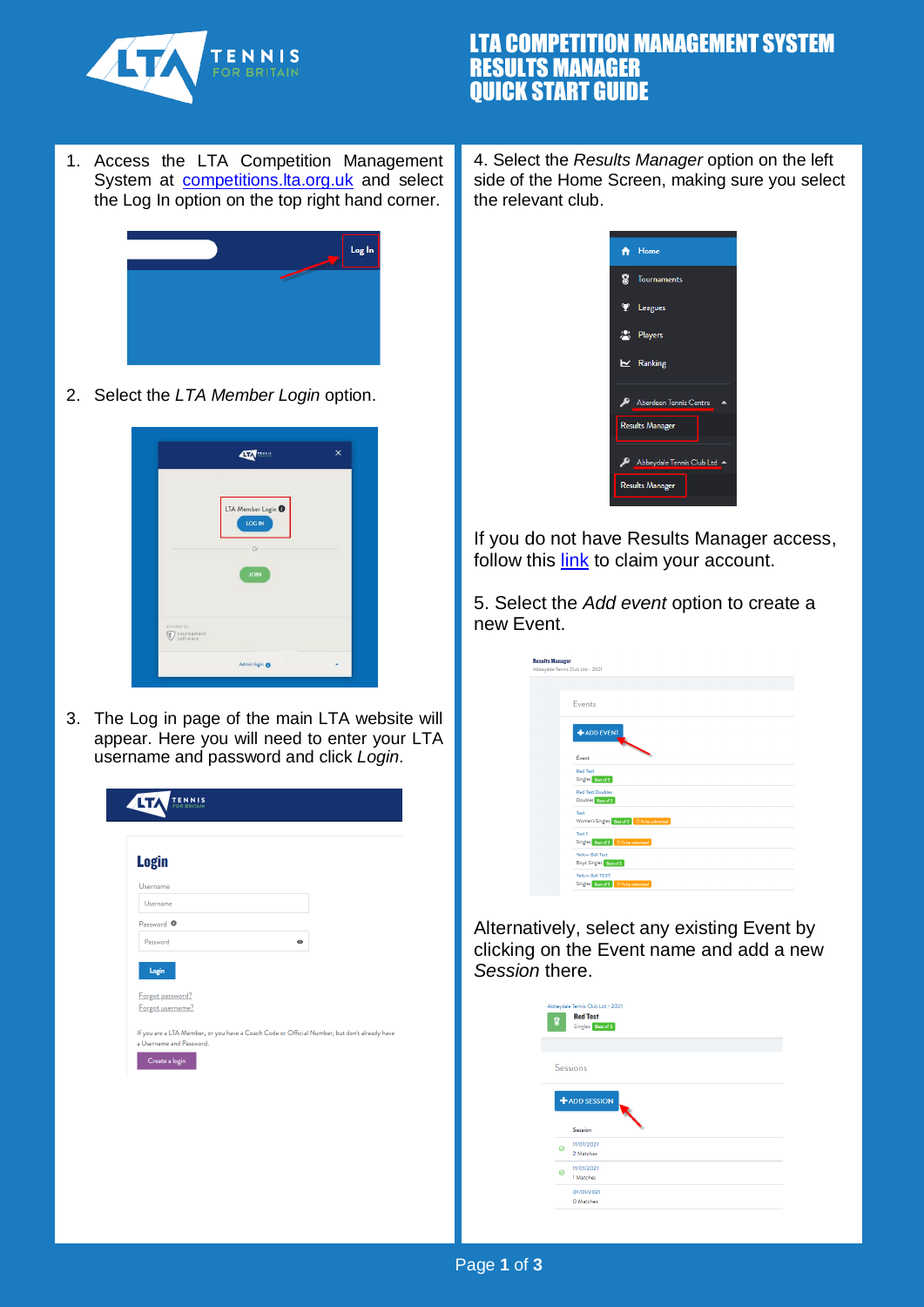

# LTA COMPETITION MANAGEMENT SYSTEM RESULTS MANAGER QUICK START GUIDE

- 6. Fill out all information including
	- Event name
	- Age group
	- Grading
	- Gender
	- Event type
	- Scoring format

#### Then click Save.

| <b>Add event</b>                      | $\times$     |
|---------------------------------------|--------------|
| Name                                  | $\pm$        |
| Age group                             | $\star$<br>٠ |
| Grading                               | ÷<br>٠       |
| Gender                                | $\star$<br>٠ |
| Type                                  | $\star$<br>٠ |
| Scoring format<br>Best of 3 (Default) | ÷            |

CANCEL SAVE

To change or add a new Scoring format select the *Settings* button on the top left corner of the Home Screen.

| Events                                       | <b>SETTINGS</b>          |
|----------------------------------------------|--------------------------|
| <b>+ADD EVENT</b>                            |                          |
| Event                                        |                          |
| <b>Red Test</b><br>Sigle Benda               | $\bullet$                |
| <b>Red Test Doubles</b><br>Doubles Banel 3   | $\bullet$                |
| Test<br>Horen's Singles Bandia G Manufacture | $\overline{\phantom{a}}$ |
| Test1<br>Sigis Benda (Shimatekse)            | $\overline{\phantom{a}}$ |
| Yellow Ball Test<br>Boys' Singles Beautif    | $\overline{\phantom{a}}$ |
| Yellow Ball TEST<br>Sigis Benda Ghandelesel  | $\overline{\phantom{a}}$ |

#### Click on *Add Scoring Format*.

| Scoring format     |  |
|--------------------|--|
| ADD SCORING FORMAT |  |
| Name               |  |
| Best of 3 Default  |  |

Fill out the necessary information and click *Save*.

| Add scoring format | ×         |
|--------------------|-----------|
| Name               |           |
| Set as default     | <b>NO</b> |
| Max. sets          | ٠         |
| Set-type           | ×<br>٠    |
| Last set type      | ٠<br>٠    |

### 7. Click on the *Add Session* option and select the relevant match date. Then click *Save*.

| $\bf 8$ | <b>Red Test</b><br>Singles Best of 3 |  |
|---------|--------------------------------------|--|
|         |                                      |  |
|         | <b>Sessions</b>                      |  |
|         |                                      |  |
|         |                                      |  |
|         | ADD SESSION                          |  |
|         | Session                              |  |
|         | 11/01/2021                           |  |
| ◎       | 2 Matches                            |  |
|         | 11/01/2021                           |  |
| $\circ$ | 1 Matches                            |  |
|         | 01/01/2021                           |  |

| Test<br>Women's Singles      |               | $\times$ |
|------------------------------|---------------|----------|
| Played on<br>25/01/2021<br>Ö |               | ×<br>٠   |
|                              | <b>CANCEL</b> | SAVE     |

### 8. Select the *Add Match* option to create a new match



9. Click on the *Select player* row and select one of the players from the dropdown list. You can search for new players using the *Add Player* option.

| Home team                          |  |  |
|------------------------------------|--|--|
| Select player                      |  |  |
| Select player                      |  |  |
| Add player                         |  |  |
| Age Group Test 2 (F, 109228446)    |  |  |
| Angel TestContact25 (F, 111136544) |  |  |